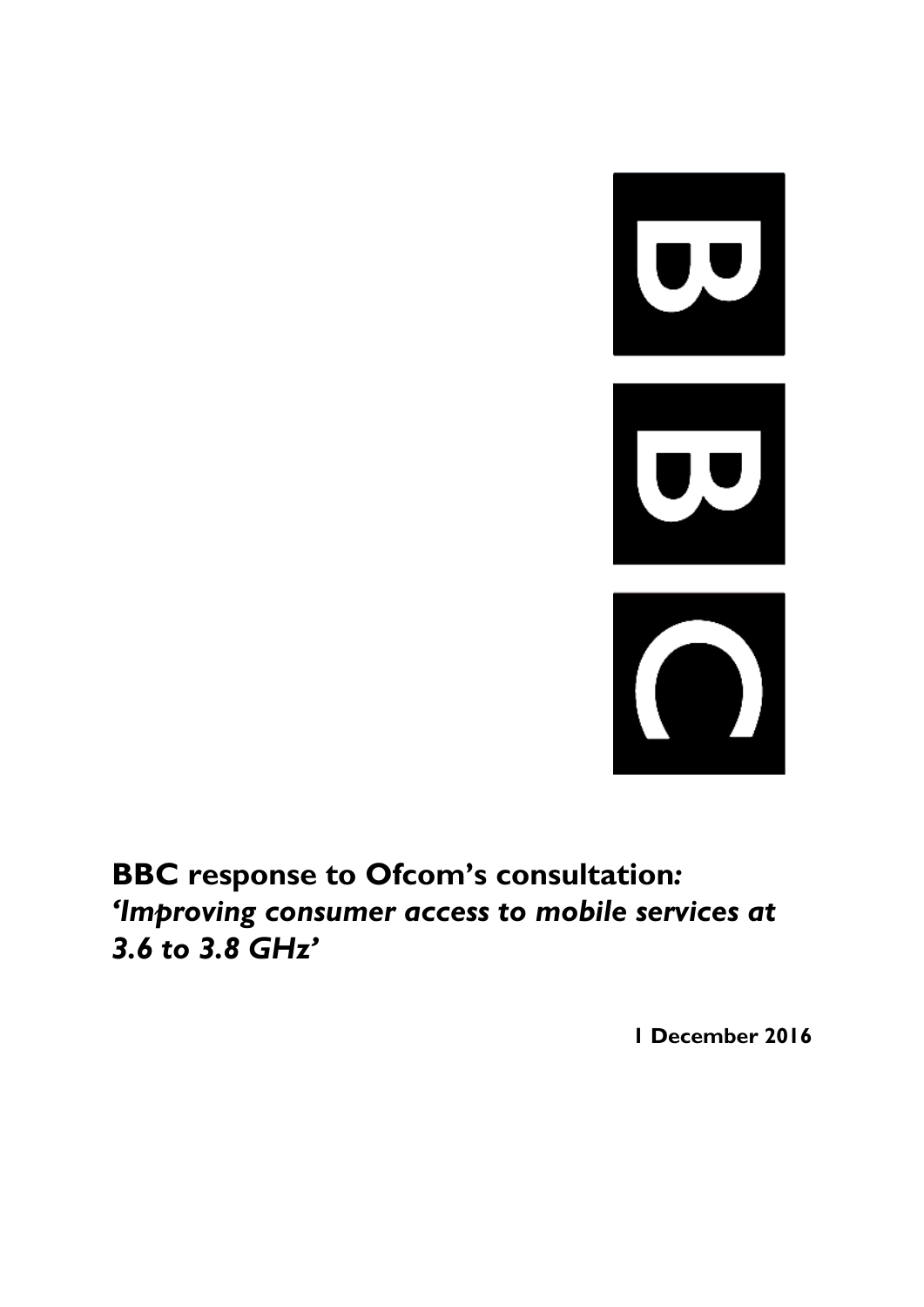## **Overview**

- 1. The BBC welcomes the opportunity to respond to Ofcom's consultation 'Improving consumer access to mobile services at 3.6 to 3.8 GHz'.
- 2. The BBC has a range of interests in this spectrum in order to serve its responsibilities under its Royal Charter and Agreement and meet the needs of the 97% of the UK public it serves weekly and the 320m people it serves globally. Our interests reflect the organisation's history and continued work in supporting the development of communications technologies. These interests include the use of 3.6 to 3.8 GHz by BBC Monitoring and our contribution to future mobile technologies which have the potential to deliver content to licence fee payers in new ways.

#### *BBC Monitoring*

- 3. Our predominant interest in 3.6 to 3.8 GHz is in the continued operation of BBC Monitoring.<sup>1</sup> BBC Monitoring tracks open source media from around the world in multiple languages in order to understand and explain international news and views. This 24 hour a day, 7 days a week monitoring service follows TV, radio, press, internet and news agencies and is provided to the BBC, the UK government and a range of commercial clients, including media organisations, NGOs, universities in the UK and around the world.<sup>2</sup> As part of the News division, this monitoring service helps the BBC remain a world leader in covering global news and events, providing access to footage from TV channels around the world for the UK and global audiences. A recent Select Committee report confirms the work of BBC Monitoring is "of vital interest" to parts of Government.<sup>3</sup>
- 4. Interference-free C-band spectrum<sup>4</sup>, including 3.6 to 3.8 GHz, is crucial to this work and access across the entirety of C-band is required. BBC Monitoring has no control over the frequencies used by other broadcasters so the flexibility to access services across this range is essential in order to be able to receive the required national and international satellite television and radio broadcasts and to be able to adjust when they change. C-band is favoured by TV broadcasters in many regions including Africa, Russia, parts of the Middle East and Central/South America.
- 5. Roll out of mobile services in 3.6 to 3.8 GHz across London and the South East would mean monitoring operations in this band would need to cease, rely on alternative technologies or move to an alternative geographic location inside or outside the UK. For reasons set out in paragraph 34 we do not believe alternative technologies are suitable in these circumstances. Locating services outside the UK is not always possible for a variety of reasons including cost,

<sup>&</sup>lt;sup>1</sup> The BBC holds grants of Recognised Spectrum Access (RSA) for Receive Only Earth Stations (ROES) which cover this band for our sites at Caversham and Crowsley Park.

 $2$  Provision of monitoring services to external parties generates commercial revenues. These revenues help keep the cost of providing this service as low as possible for licence fee payers.

 $^3$  http://www.publications.parliament.uk/pa/cm201617/cmselect/cmfaff/732/73205.htm#\_idTextAnchor009  $<sup>4</sup>$  In this response we refer to C-band as the spectrum from 3.6 to 4.2 GHz and extended C-band as 3.4 to 3.6</sup> GHz.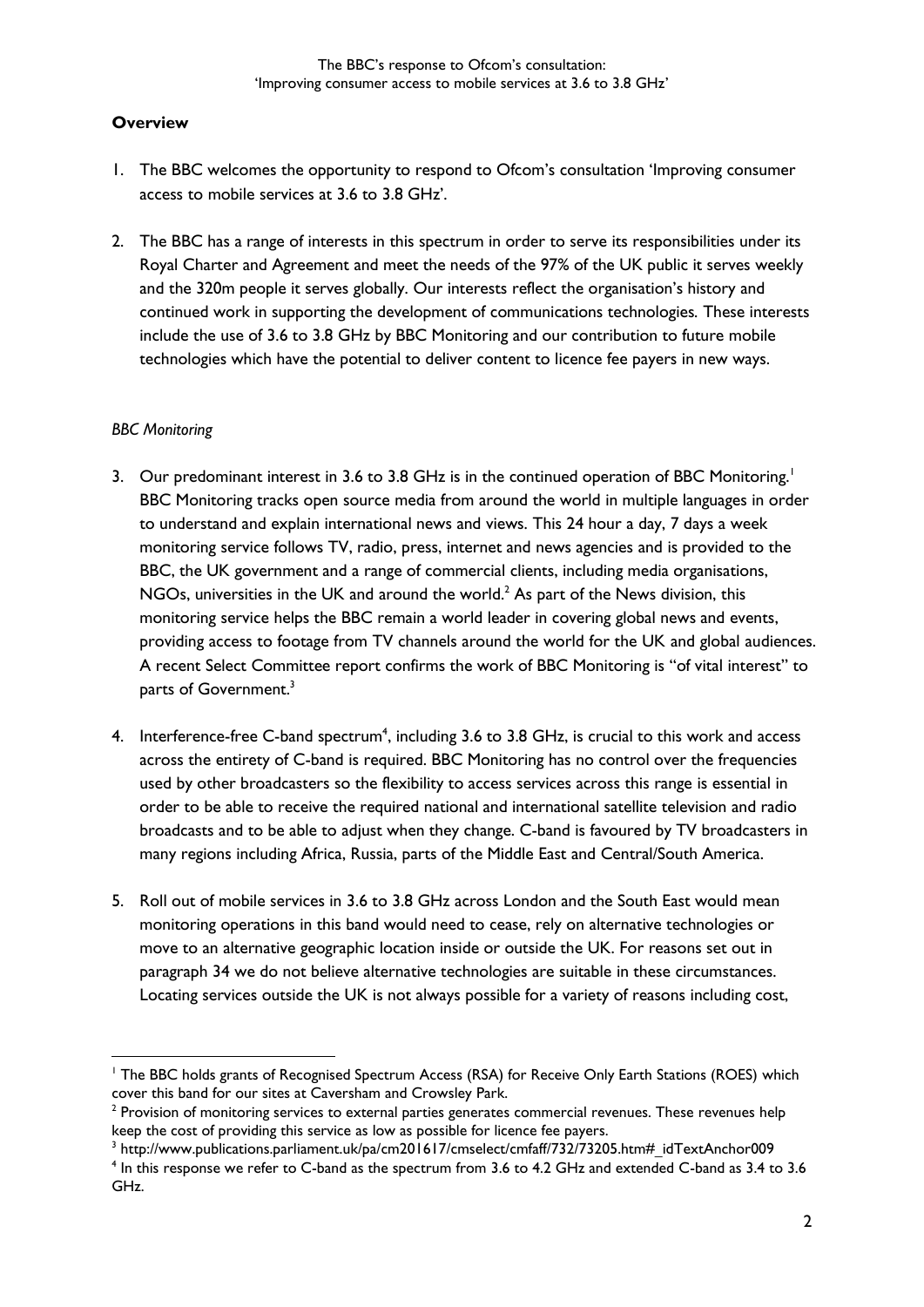safety of personnel and lack of certainty in respect of spectrum access.<sup>5</sup> In particular, to invest and move collection of sources to alternative non UK locations carries the risk that these countries are not part of the same regulatory framework and therefore there would be little guarantee of long term access to support the move and the necessary investment.

## *Additional World Service Group concerns*

6. Globally the BBC's World Service Group (WSG)<sup>6</sup>, with its weekly global audience of 320 million people, currently relies on spectrum elsewhere in C-band as well as Ku and Ka for the creation and distribution of its multi-media, multilingual content to audiences across the world. BBC Worldwide also uses C-band satellite services as part of its global distribution to customers. This global reach provides important value to the UK. These operations do not currently use 3.6 to 3.8 GHz but spectrum higher up in the band. However, these services may also be impacted as the reduction in the number of C-Band transponders available due to the loss of 3.6 to 3.8 GHz will put greater pressure on the remaining capacity available at 3.8 to 4.2 GHz.

## *Consumption over mobile*

- 7. The BBC also has an interest in mobile distribution technologies. We are contributing to the development of mobile standards today so that mobile can more easily meet the growing needs of viewers to access the content they want, whenever they want, wherever they are. For example, we have ongoing engagement with 5GPP and other industry and international forums. We are also building partnerships with industry through trials (e.g. trials at the 2014 Commonwealth Games and 2014 World Cup).
- 8. We recognise the need for new spectrum to meet consumer demand for data, and we believe that if existing users of 3.6 to 3.8 GHz can coexist, this could be a useful band for meeting mobile demand.
- 9. However, we believe the two options set out in the consultation would not realise the best value for UK citizens and consumers as they would unnecessarily and severely constrain the operations of some incumbents. We therefore welcome Ofcom's suggestion that there is the potential for other solutions (paragraphs 1.8 and 9.3) and set out conditions which might mitigate the constraints on incumbents facilitate in answer to Ofcom's questions below. We recognise the complexity of this decision and the number of interdependencies. We would therefore stress in particular that we would like to work with Ofcom to understand the feasibility of alternative options such as geographic separation.
- $10.85$
- $11 \times$

<sup>&</sup>lt;sup>5</sup> We are not aware of licensing arrangements similar to RSA outside the UK.

<sup>&</sup>lt;sup>6</sup> WSG includes World Service, BBC World News, bbc.com, BBC Media Action and BBC Monitoring.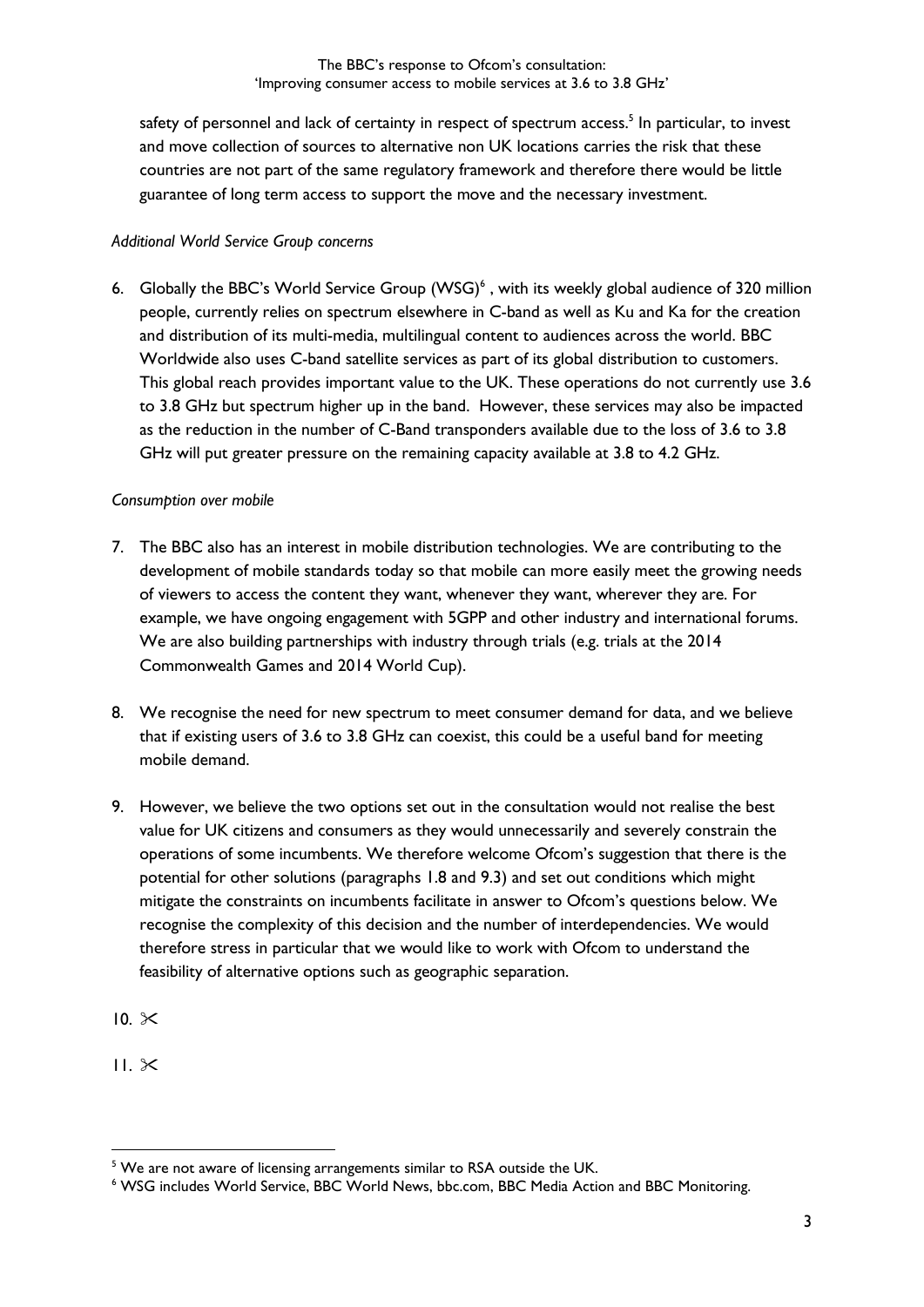## **Answers to questions in Ofcom's consultation**

*Question 1: Do you have any comments on the use of the 3.6 to 3.8 GHz band by existing services?*

- 12. The proposed changes are likely to have a material impact on BBC Monitoring operations. BBC monitoring of C-band and extended C-band has been carried out in the current locations since the early 1980s with considerable ongoing investment.<sup>7</sup> BBC Monitoring provides a vital service sourcing news and information from freely available media in 100 different languages from 150 different countries. This material is translated and analysed and fed into BBC news services, thus enriching the content available for UK citizens and consumers. The service is used and highly valued by the UK Government<sup>8</sup>. Some of the priority countries monitored by our teams make significant use of C-band spectrum and are investing in more C-band capacity.
- 13. BBC Monitoring services rely on access to a large range of often changing frequencies across Cband and Ku band - the satellite spectrum used by broadcasters around the world. Access across this range is required for gathering content, so whatever frequencies are being used can be received. We have no control over which frequencies are used by other broadcasters (not even the limited/indirect control referenced in paragraph 4.26) and flexibility is essential in order to be able to receive the required national and international satellite television and radio broadcasts and to be able to change when they change.
- 14. The receive-only nature of BBC Monitoring operations and the requirement for flexibility of use, means large antennas are required and, when used at low elevation angles,<sup>9</sup> are highly susceptible to interference from adjacent (in frequency and geography) signals. Past experience of operating in this band with other terrestrial users has shown that the desired signals are often impossible to receive due to interference. Spectrum and particular antenna elevations and azimuths are effectively rendered unusable which risks preventing access to vital sources.
- 15. This means the capabilities of monitoring could be materially impacted by taking away the ability to monitor between 3.6 to 3.8 GHz, especially when combined with the expected loss of service between 3.4 to 3.6 GHz. Removal of access will remove flexibility. When content, information or analysis is required from BBC Monitoring, BBC news editors and BBC Monitoring's clients expect it to be available without delay. This service is especially in demand where other communication channels, such as the Internet, may be deliberately blocked (for example during periods of political instability). In these cases receiving satellite signals is often the most effective way to monitor and verify developments – and to report events accurately to UK audiences. Without the use of satellite systems providing this service would be much more difficult, much slower, and much more costly.
- 16. The changes will also have an impact on the wider satellite community. In terms of satellite use and design, the 3.6 to 3.8 GHz band is part of the wider C-band and extended C-Band (with

 $7$  At Caversham since the early 1980s and at Crowsley Park since the early 1990s

<sup>&</sup>lt;sup>8</sup> [http://www.parliament.uk/business/committees/committees-a-z/commons-select/foreign-affairs](http://www.parliament.uk/business/committees/committees-a-z/commons-select/foreign-affairs-committee/news-parliament-2015/bbc-monitoring-report-published-16-17/)[committee/news-parliament-2015/bbc-monitoring-report-published-16-17/](http://www.parliament.uk/business/committees/committees-a-z/commons-select/foreign-affairs-committee/news-parliament-2015/bbc-monitoring-report-published-16-17/)

<sup>&</sup>lt;sup>9</sup> Typically less than 15 degrees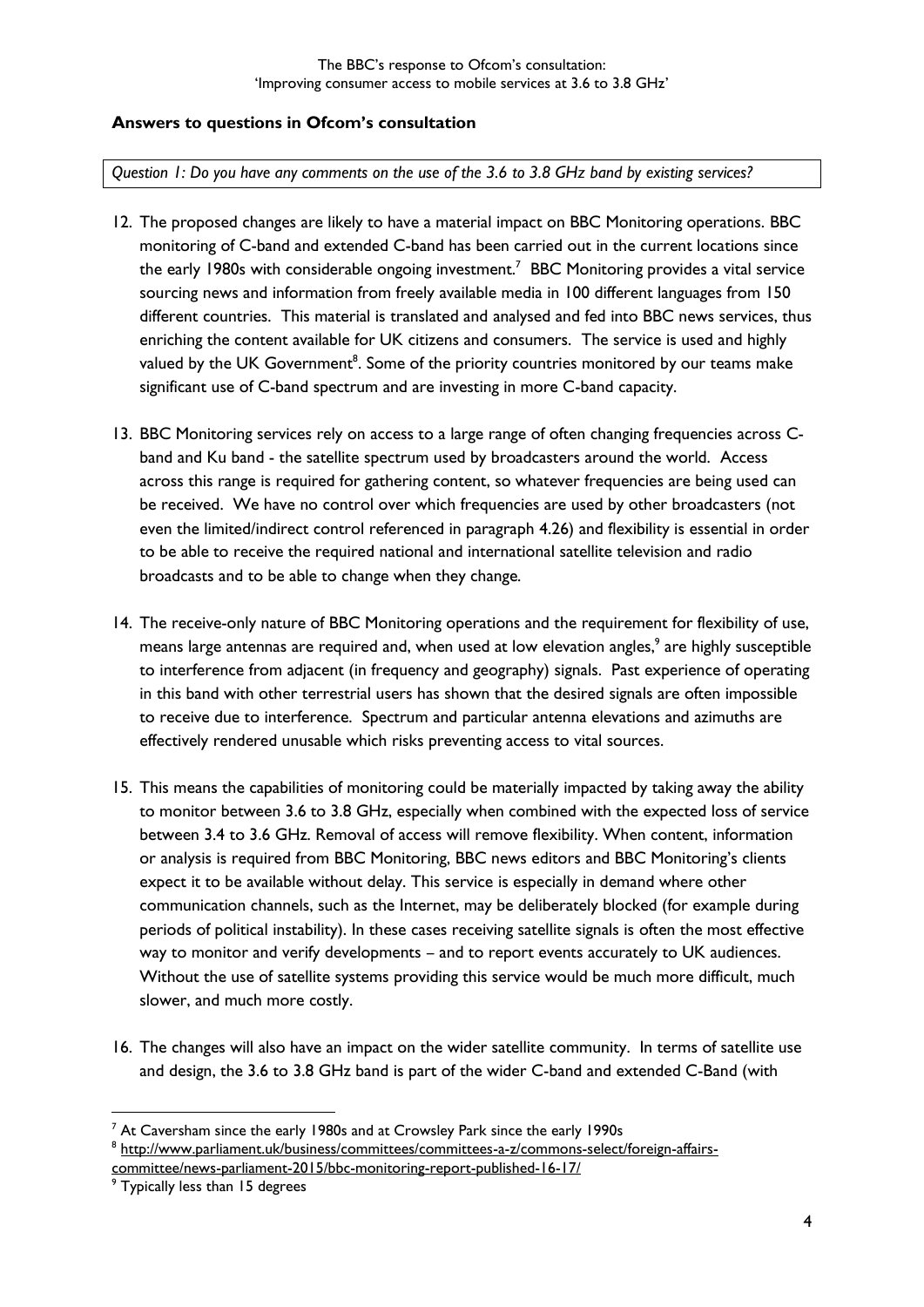uplinks between 5.8 and 6.4 GHz, and downlinks between 3.4 and 4.2 GHz). These links are used for satellite services of a global nature and cross international boundaries. The continental coverage and reliability provided by the availability of this spectrum across the world for satellite services makes it essential to broadcasters for contribution, communications and distribution.

17. Ofcom has assumed light use in 3.6 to 3.8 GHz by the satellite service, but this does not account for the fact that these links are likely to be part of a broader service. For example, a UK based service might operate an uplink between 5.8 and 6.4 GHz with just a few downlinks between 3.6 and 3.8 GHz in the UK. However, there are also likely to be associated additional corresponding downlinks elsewhere in the world comprising a broader service.<sup>10</sup> The UK downlink is an essential part of this service and cannot, for technical and economic reasons, be placed elsewhere.<sup>11</sup> We have previously emphasised to Ofcom that without acknowledgement of both uplink and downlinks (inside or outside the UK) an incomplete picture of UK use is given.<sup>12</sup>

*Question 2: Do you agree with our identification of a trend towards the use of mobile in the 3.6 to 3.8 GHz band?*

18. We broadly agree with the trends Ofcom has set out, although we would urge caution in drawing conclusions beyond Europe and the US. This is because many countries near or within tropical or equatorial regions such as Africa, Latin America and parts of Asia rely on C-band to provide essential services. Indeed, after lengthy and difficult discussions under Agenda Item 1.1 at WRC-15, there was no consensus on changes to the Radio Regulations between 3.6 to 3.8 GHz in any of the three ITU regions. The characteristics of C-band, as noted in paragraph 4.17 of this consultation, are a fundamental reason why it may be problematic to assume that a solution suitable for the UK or Europe will gain global support.

*Question 3: Do you agree with our high level proposal to make 116 MHz within the 3.6 to 3.8 GHz band available for mobile and 5G services, bearing in mind our statutory duties and the high level trends we have identified?*

19. We believe that Ofcom should consider alternative solutions to the 'retain' and 'remove' options set out in the consultation. Such alternative solutions deserve to be fully explored as they would allow existing services to continue to operate in this spectrum without providing a practical constraint to the widespread availability of 5G to people across the UK.

 $10$  An example above 3.8 GHz is BBC World Service Africa distribution which is uplinked from the UK, monitored by the operator and the BBC via two UK downlinks, and also downlinked for onward distribution in around 300 sites across Africa.

 $<sup>11</sup>$  The uplink operator requires the ability to monitor the off-air downlink from the satellite in order to check</sup> that the service being uplinked is available without errors to the distant users and most permanent uplinks (particularly in areas where rain is common) require the ability to monitor the downlink power level in order to adjust the uplink power (this is all automatic) in order to maintain the link. In the BBC's case full bandwidth off-air monitoring of its international distribution allows us to feed content back to operational and production teams. The further this is located away from these teams in London the more costly and expensive this is to do.

<sup>&</sup>lt;sup>12</sup> [BBC response](https://www.ofcom.org.uk/__data/assets/pdf_file/0026/78308/bbc.pdf.pdf) to Ofcom's Call For Input on the 3.8 GHz to 4.2 GHz band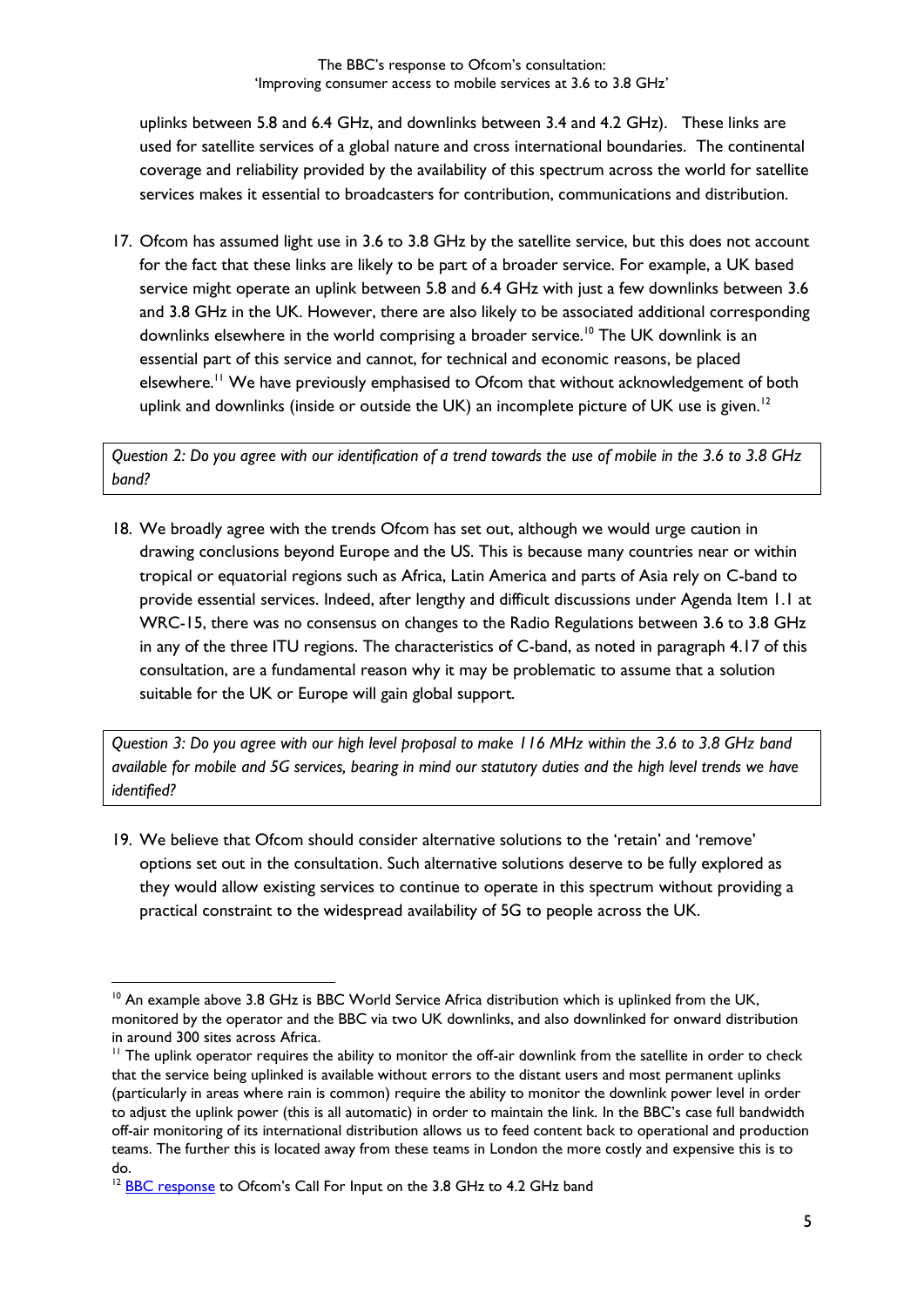20. Options for coexistence in 3.6 to 3.8 GHz might be helpfully considered alongside recommendations about the future use for satellite services between 3.8 to 4.2 GHz. This is because uncertainty has been introduced about the future of satellite services in this band following Ofcom's call for input earlier this year about the potential for satellite services sharing 3.8 to 4.2 GHz with other users. Any future coexistence options which required further investment to retain services between 3.6 and 3.8 GHz should therefore be linked to certainty around future availability of satellite spectrum between 3.8 and 4.2 GHz as well.

*Question 4: Do you agree with our general approach regarding spectrum currently licensed to UK Broadband?*

21. There is currently a co-ordination agreement between BBC Monitoring and UK Broadband on spectrum use between 3605 and 3689 MHz. Therefore, any changes to UK Broadband's licence conditions will have an impact on BBC Monitoring. We would urge that any changes to UK Broadband's licence to facilitate other mobile services in the band will only take place when they become necessary. For example, immediately before the launch of new mobile services in 3.6 to 3.8 GHz, rather than several months or years prior to roll out.

*Question 5: Do you agree with our assumptions, methodology, and conclusions with regards to potential coexistence between mobile and existing fixed links and satellite earth stations? Please refer to annex 5 for further details.*

- 22. The BBC appreciates the significant work that has gone into studying the potential for coexistence in this band, from the commissioning of the Transfinite report to the more detailed Ofcom study; the conclusions of which we see in this consultation.
- 23. We do, however, have two main concerns with the coexistence work and conclusions:
	- **There is a need for further work on out-of-band emissions to be carried out**: The Transfinite report covered the wider range 3.6 to 4.2 GHz and only provided preliminary studies on out-of band interference. As Annex 5 notes, further studies are needed. This is especially important as no consideration was made of what a split at 3.8 GHz would do, or the fact that in current Fixed Satellite Service deployments there is no adjacent channel selectivity at 3.8 GHz.
	- **Filtering and shielding would not be viable mitigations for BBC Monitoring**: The conclusions and recommendations of both studies are based on the assumption that filtering and site shielding can be used as a mitigation. Filtering is not always appropriate with respect to ROES like Caversham and Crowsley Park which monitor across a large range of frequencies. This is because filters limit the facility to monitor across the spectrum range<sup>13</sup>. This requirement means these sites are very susceptible to out of

<sup>&</sup>lt;sup>13</sup> See BBC response to Ofcom's call for input: 3.8 GHz to 4.2 GHz band: Opportunities for Innovation -"Filters are only suitable as a mitigation to allow sharing where a fixed frequency is used at a fixed location. Filters are not a suitable mitigation for frequency-agile applications such those of BBC Monitoring where a wide range of frequencies will need to be accessed on a dynamic basis across this band". (para 12)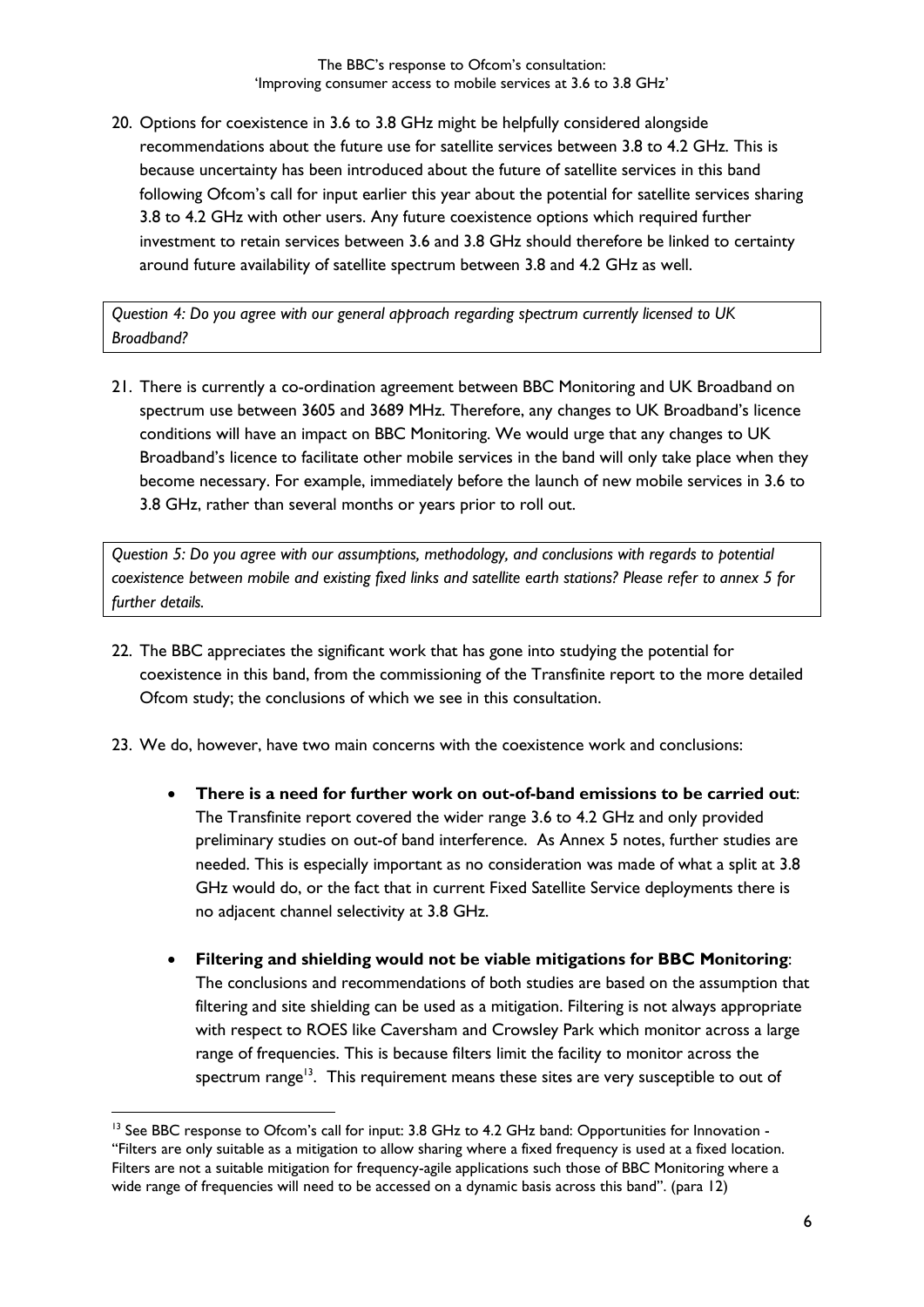band interference. For the same reason, site shielding is often not possible because it can reduce the available satellite arc. In the case of the BBC's sites, the monitoring operation must be flexible and have the facility to monitor whatever frequencies are being used. Access to the full extent of the satellite arc is essential. In addition, there are also local conditions which may inhibit shielding.

24. We would also welcome the opportunity to discuss in detail the specific studies which Ofcom has modelled on our site at Crowsley Park. The detail set out in Ofcom's Annex does not address the specifics used in the modelling and we would welcome visibility of the detail as it pertains to our site.

#### *Question 6: Do you have a view on any of the two options we identified?*

- 25. Our primary concern when considering the two options is the continuation of BBC Monitoring operations. We therefore welcome the suggestion (in paragraphs 1.8 and 9.3) that Ofcom is open to hearing about "other possible solutions" that might allow availability for 5G mobile use "across the UK while maintaining sufficient certainty for at least some existing users to continue to invest and utilise the band." Exploring other solutions is our preferred option.
- 26. In particular, we believe the potential for geographic separation between existing users and new mobile services should be explored as a possible solution. This is the only option that would enable BBC Monitoring to maintain its current operational capabilities in the UK. To explore the potential for such coexistence we believe Ofcom should fully examine the time frames in which 100% geographic coverage for mobile networks in 3.6 to 3.8 GHz is likely to occur. Based on existing mobile networks, even for those with coverage obligations, roll out is under 100% geographic coverage.<sup>14</sup> Depending on the expected timescales and predicted extent of mobile roll out, it might be possible for the BBC, Ofcom and other stakeholders working together, to identify locations that (i) fit the operational requirements for passive receptions earth stations; and (ii) are in areas that are unlikely to attract roll out of 5G services. For example, unpopulated and remote areas where protecting ongoing ROES operation would not constrain the widespread availability of 5G to the UK population. As set out in paragraphs 38 to 40 this would be an option the BBC might consider in order to ensure continued operation, if Ofcom was able to provide security of tenure and fee level guarantees to support an investment case.
- 27. The BBC believes it is essential that Ofcom consider alternative options such as geographic separation because both options set out in the consultation would have a material impact on BBC Monitoring operations.

#### *Retain option*

-

28. The retain option carries risks for BBC Monitoring in respect of the approaches to coordination. The BBC considers the technical metrics set out in the existing RSA would provide an

<sup>&</sup>lt;sup>14</sup> In 2015 Ofcom varied licences for the four mobile network operators in order to achieve coverage over 90% of the UK's land mass by end 2017. Source: https://www.ofcom.org.uk/about-ofcom/latest/media/mediareleases/2015/mno-variations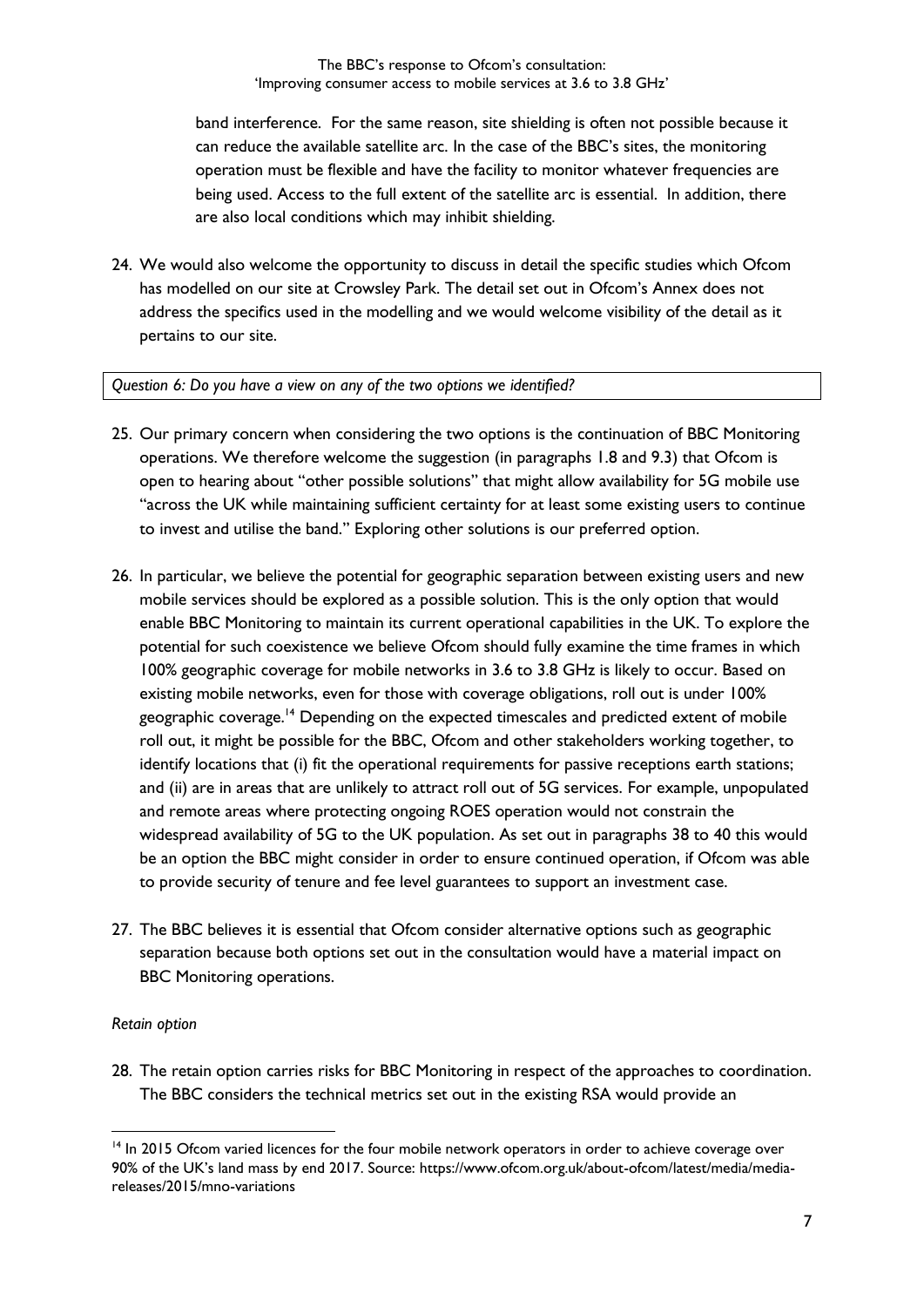acceptable level of protection to its satellite operations in C band. However, in the event the existing protections were changed we would have concerns about the exclusion/restriction zone approach if this allowed mobile operation any closer to BBC Monitoring sites.

- 29. For ROES the BBC prefers that an interference limit be imposed on the mobile service at the location of a protected Satellite Earth station across the range of protected frequencies. This is because it is likely that such a limit would give the minimum possible separation distance and thus the maximum opportunity for sharing between the mobile service and the earth station deployment and would take into account any local terrain shielding or clutter losses.
- 30. If the interference limit approach were adopted we believe BBC Monitoring operations in 3.6 to 3.8 GHz would be impacted as any increase in current interference levels and likely raising of the noise floor, will restrict access to existing low carrier to noise reception. However, we recognise that this would also result in reduced coverage for consumers in this highly populated area.
- 31. We also note that this option would be likely to result in significantly higher fees to reflect the extent to which mobile deployments would be denied access to the band. These fees, if set high enough, could result in BBC Monitoring having to relinquish its RSAs if the fees could not be met due to budget constraints or value for money concerns.

#### *Remove option*

32. We have the most serious concerns about the impact of the remove option. This option would remove a third of the spectrum available for C-band operations in the UK which would have a material impact on BBC Monitoring operations. It would remove the flexibility required for BBC Monitoring to receive sources wherever they broadcast between 3.6 to 3.8 GHz. This comes on top of the forthcoming release of spectrum between 3.4 and 3.6 GHz which will already reduce BBC Monitoring's operational capabilities.

#### *Suitability of mitigations for BBC Monitoring*

- 33. The ability of BBC Monitoring to go where the sources are is a fundamental part of the operation, and one that means that installing filters is not a feasible mitigation. This is because a filter removes the ability to pick up sources if they move outside of the filter's passband.
- 34. Gathering sources available over IP networks is also unlikely to be suitable. This is because:
	- (i) Many sources are unlikely to be available over IP
	- (ii) Accessing sources via IP over the internet is often very unreliable, frequent dropped connections and buffering are commonplace
	- (iii) Sources that are available offer inferior quality e.g. the picture quality will not be good enough to use footage on a national news broadcasts or for detailed video analysis.
	- (iv) Relying on IP delivery introduces gatekeepers, allowing governments and regimes to block access. For example, foreign governments can restrict access to IP simulcasts based on geo-locating IP addresses. It is much more difficult to completely restrict access to all satellite broadcasts.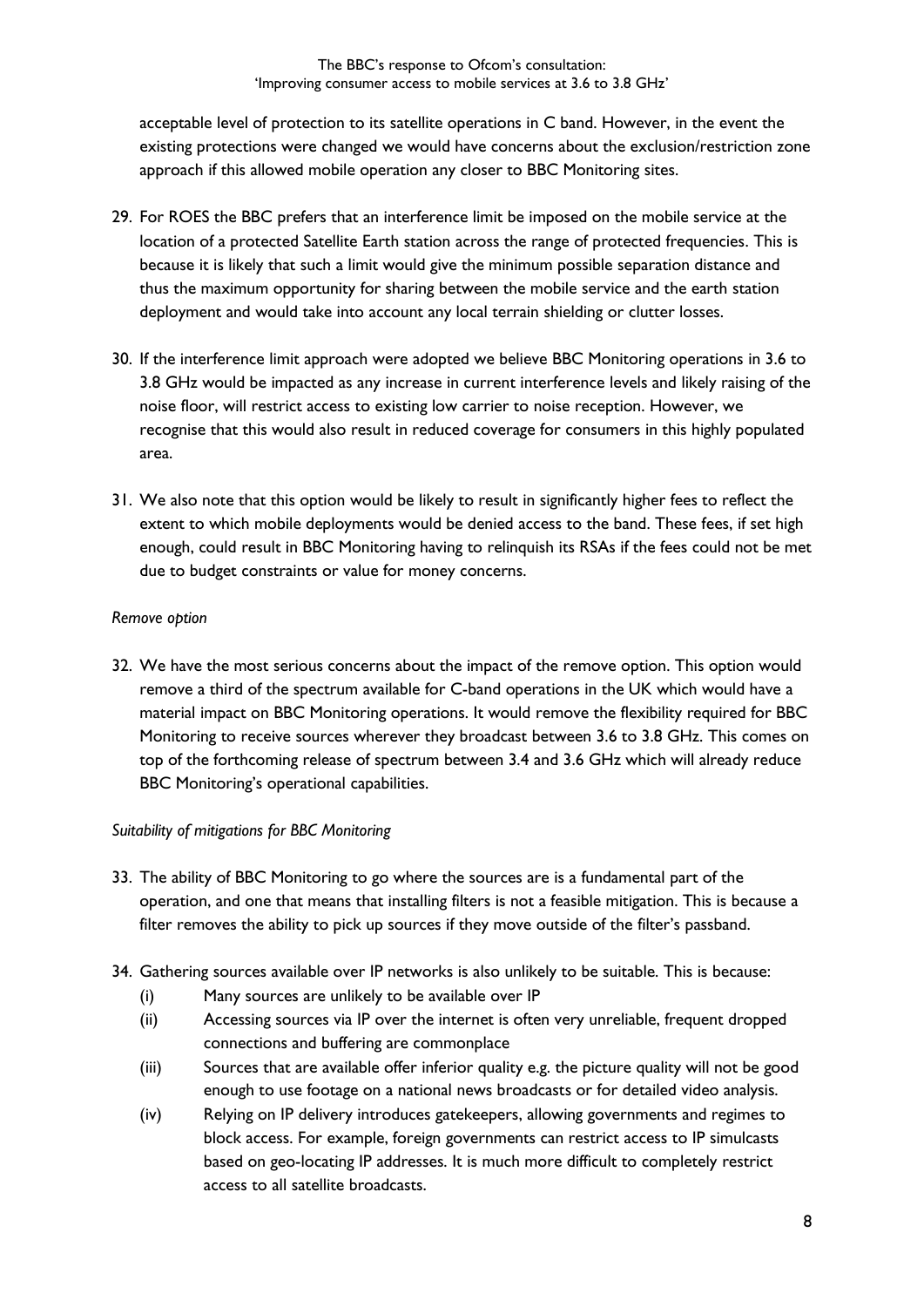- 35. In addition, replicating existing monitoring capabilities by locating earth stations outside the UK would also pose problems. In some countries sufficient bandwidth (i.e. to connect back to the UK) is just not available and even if connectivity is available this option would result in considerable additional expense backhauling content to the UK. It is also more difficult to form a compelling investment case for operations outside the UK where regulatory environments offer less protection. For example, very few countries offer RSAs for passive monitoring.
- 36. This option also means revoking grants of RSA for ROES. BBC Monitoring have invested in grants of RSA for ROES across 3.6 to 4.2 GHz since November 2012. We have done so on the basis that our use would be considered in the future planning in the band. This is in line with Ofcom's consultation on the introduction of RSAs for ROES which said, *"[t]he introduction of RSA in these bands will allow operators of receive-only earth stations to continue to provide valuable services with enhanced confidence about the levels of interference they can expect to receive.".<sup>15</sup>* We would expect that any material change to the terms of the RSA or revocation would come with sufficient notice of at least 5 years as indicated in Ofcom's  $2011$  statement<sup>16</sup>.
- 37. We do want to emphasise to Ofcom that in it would not be possible for BBC Monitoring to continue to operate "on a licence-exempt basis" if mobile services were rolled out in the band.<sup>17</sup> It would not be possible to "adjust to an expectation of much lower spectrum quality" as Ofcom suggest. The lower spectrum quality in the band which would accompany mobile roll out would render ongoing monitoring operations in 3.6 to 3.8 GHz (and potentially above 3.8 GHz) no longer possible due to interference.

*Question 8: Do you have any other suggestions that would allow widespread 5G availability using the 3.6 to 3.8 GHz band across the UK while allowing certainty for at least some existing users to continue to provide the benefits currently provided by use of the 3.6 to 3.8 GHz band?*

- 38. The BBC believes a solution based on geographic separation might offer the opportunity for incumbents to retain operational capabilities without constraining the roll-out of 5G in populated areas. This would be particularly suitable for operations such as monitoring which cannot simply move operations above 3.8 GHz.
- 39. A geographic separation option might involve Ofcom issuing new RSAs for operation in unpopulated, or remote parts of the UK as replacements for those currently issued for highly populated areas such as the south east where there is likely to be demand for 5G. These new RSAs would then give incumbents the opportunity to relocate to areas where demand for 5G in 3.6 to 3.8 GHz is unlikely to materialise (e.g. in unpopulated or remote areas). We believe this is an option worth fully evaluating. As noted in para 5.9 "5G technology is at an early stage of

<sup>&</sup>lt;sup>15</sup> Paragraph 1.9 Ofcom consultation, 'RSA for ROES in the Bands 1690-1710 MHz, 3600-4200 MHz and 7750-7850 MHz' July 2010

<sup>&</sup>lt;sup>16</sup> Paragraph 4.42 Ofcom statement, 'RSA for ROES in the Bands 1690-1710 MHz, 3600-4200 MHz and 7750-7850 MHz' May 2011

<sup>&</sup>lt;sup>17</sup> As suggested in paragraph 9.12 (ii)